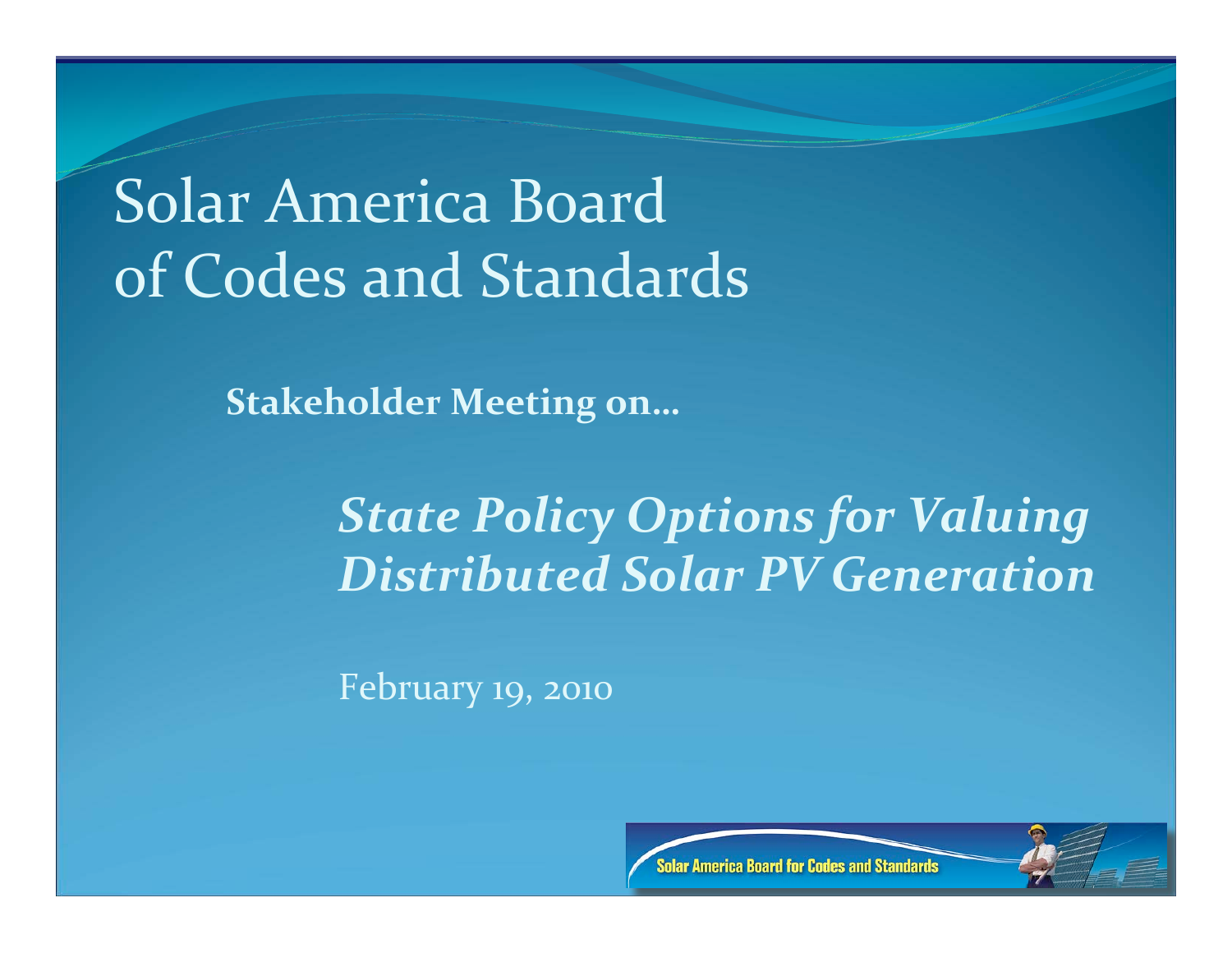### Authors

• Interstate Renewable Energy Council Kevin
Fox,
Keyes
&
Fox,
LLP Thad Culley, Keyes & Fox, LLP North
Carolina
Solar
Center Laurel
Varnado



**Solar America Board for Codes and Standards**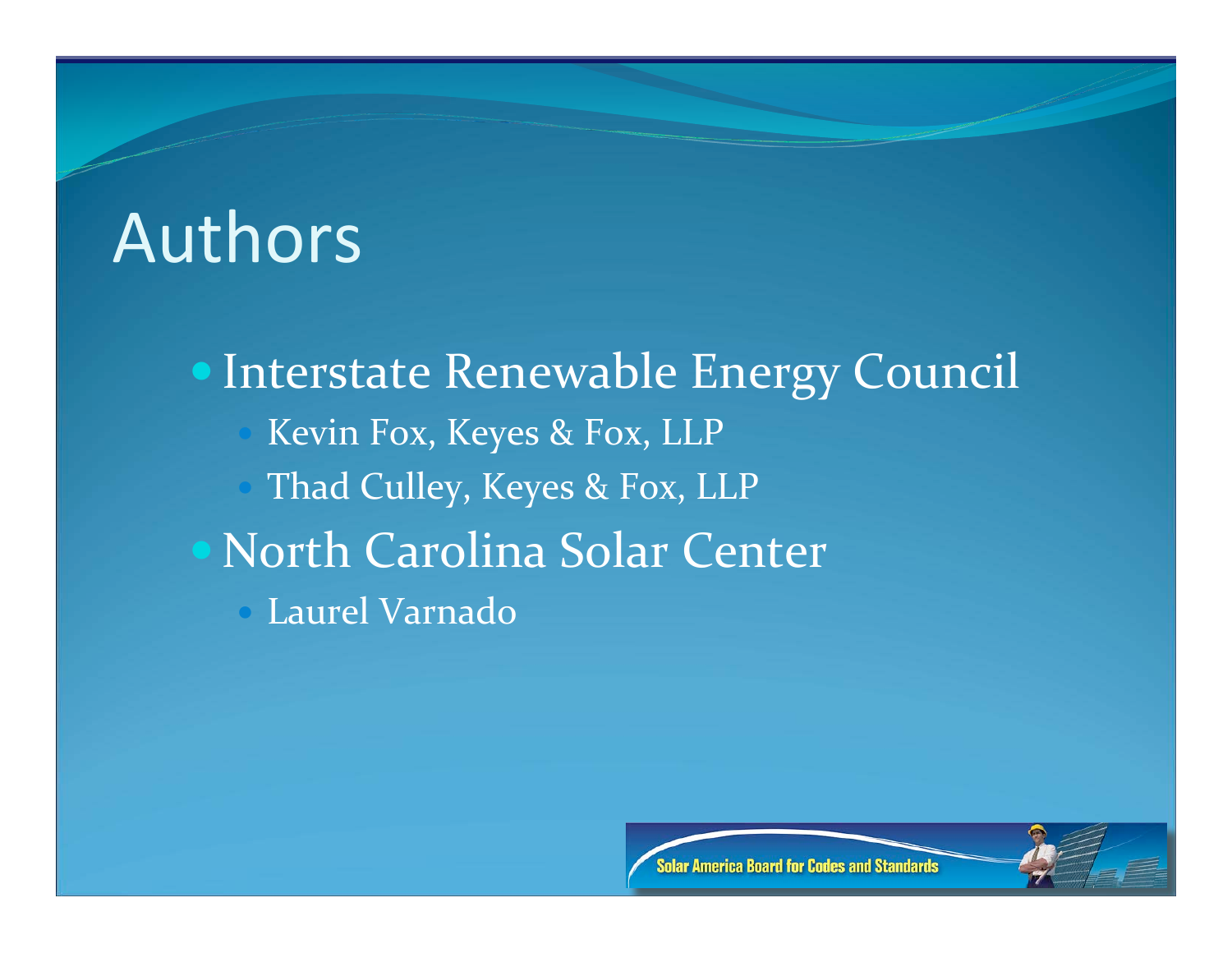#### **Purpose**

- Provide an overview and introduction to key policies
that
have
been
used
to
support distributed
PV
market
development
- Discuss
key
aspects
and
pros
and
cons
of
these policy
options
- Provide recommendations on policy implementation with respect to each Clarify
jurisdictional
aspects
of
policy
design that have created confusion for many policy makers

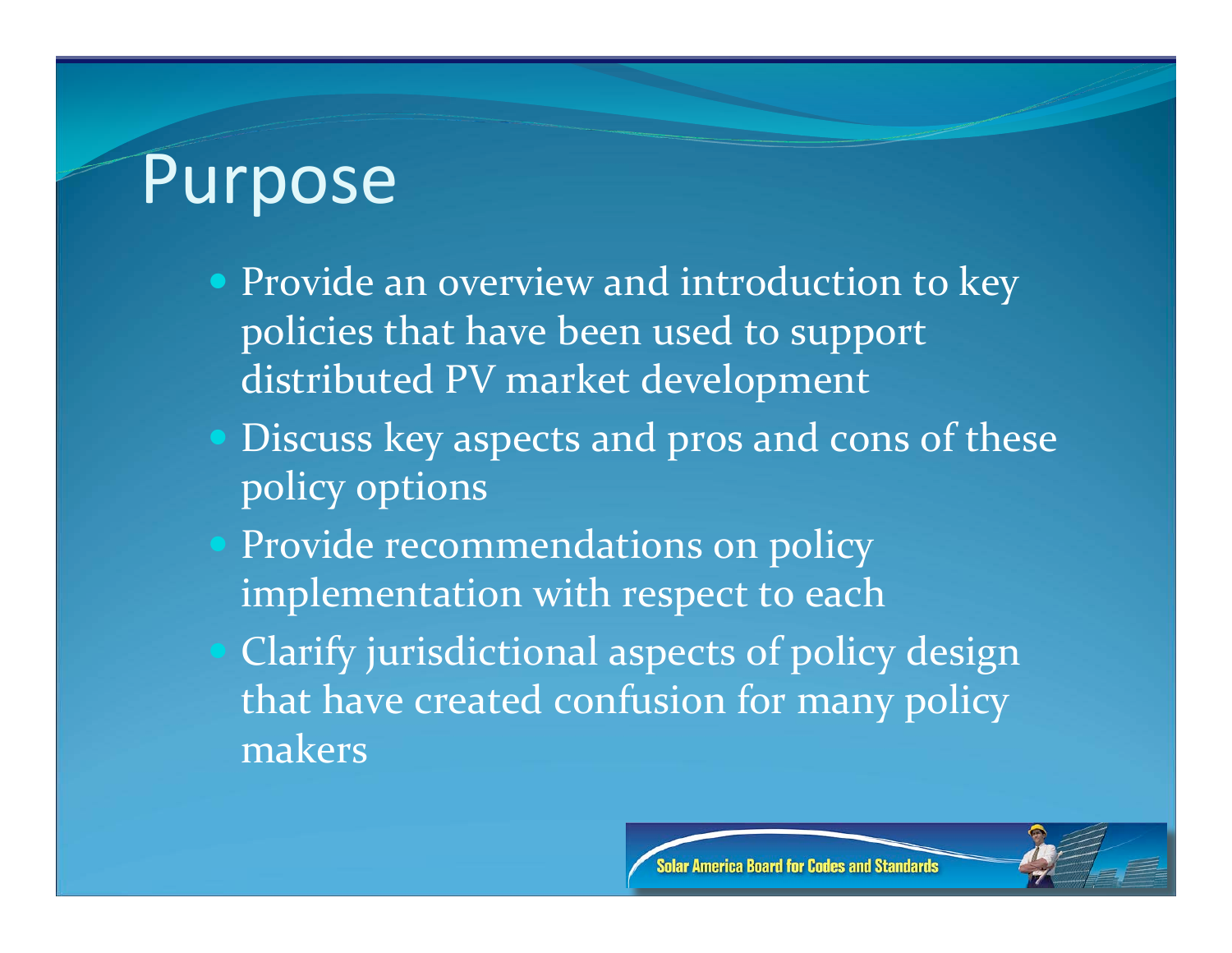# Target
Audience

- State and local policy makers and regulators
- Solar
industry
representatives
- Solar
industry
advocates
- Utility
representatives



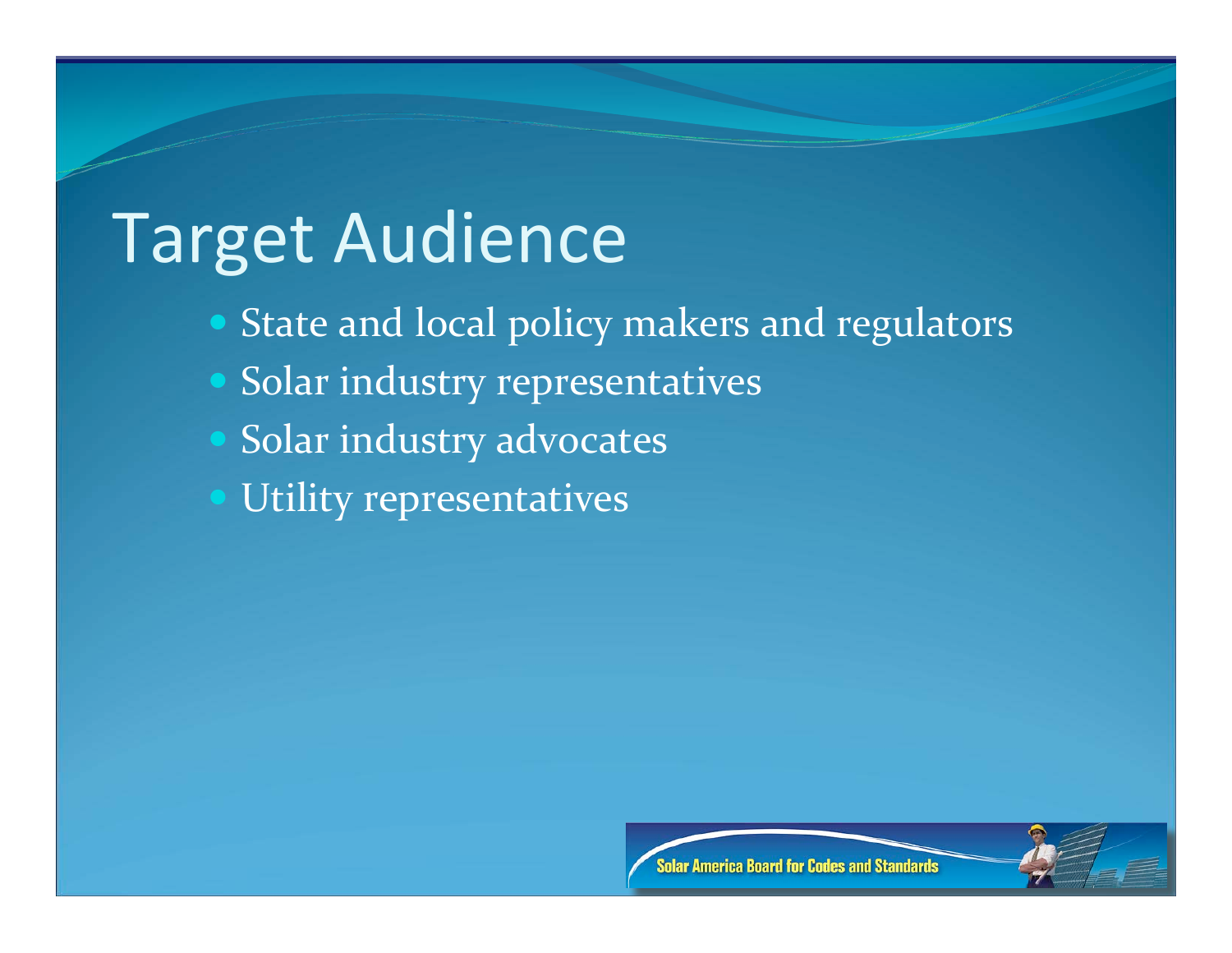# Policy options

- Net metering
- Aggregate
billing,
joint
billing,
virtual
net metering
and
joint
ownership
- Avoided
cost
- Other wholesale options (including feed-in tariffs
and
auctions/RFPs)
	- Incentive
	programs
	(including
	REC purchases)

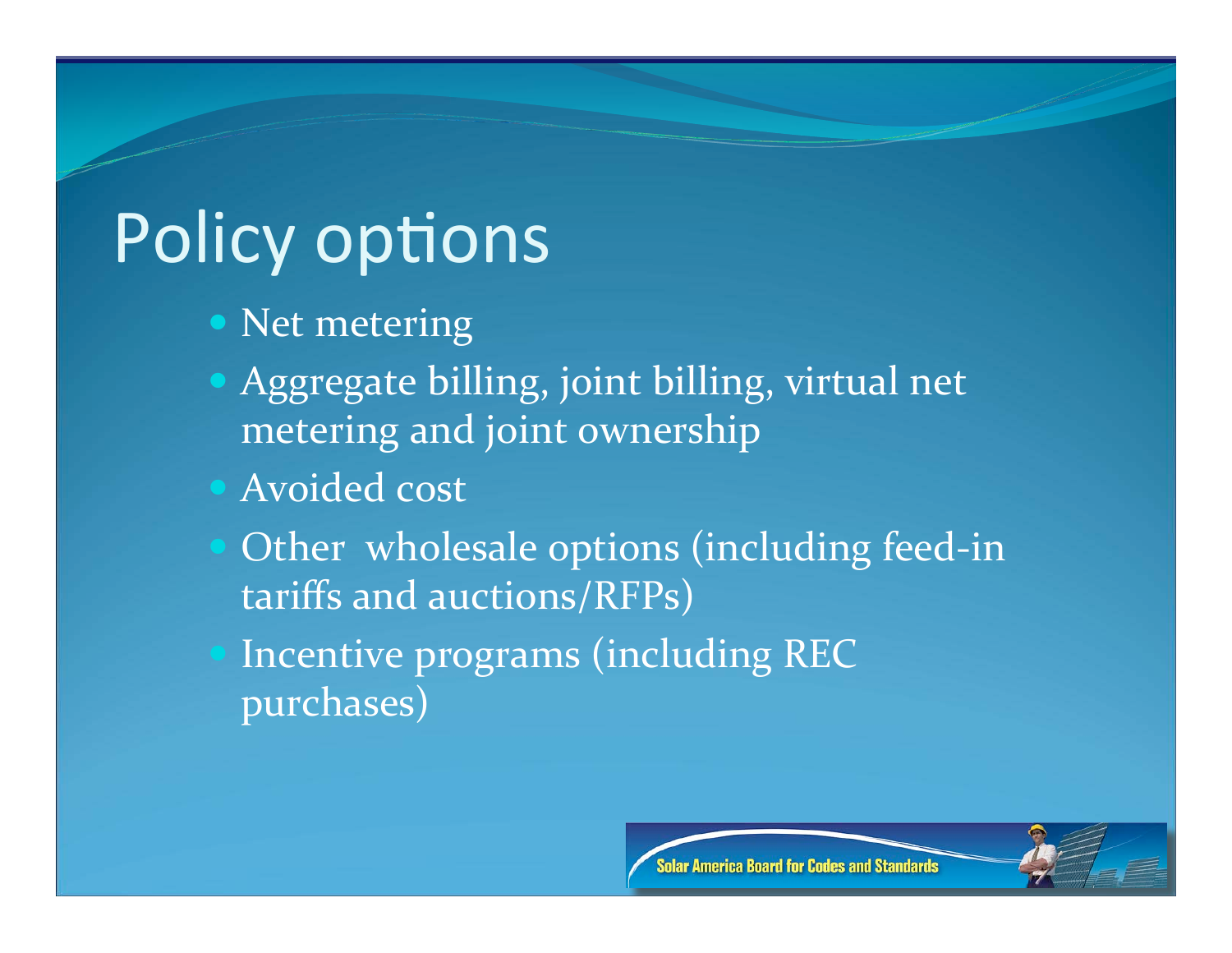### Structure

- **Executive summary**
- State
and
federal
jurisdiction
over
transmission, sales and interconnection of distributed PV
- For each policy option...
	- Introduction/Background
	- Examples
	- Jurisdictional
	Considerations
	- Compensation
	Level
	- Rate Impacts
	- Regulatory Compliance Requirements
	- Recommendations

Conclusions
and
Recommendations

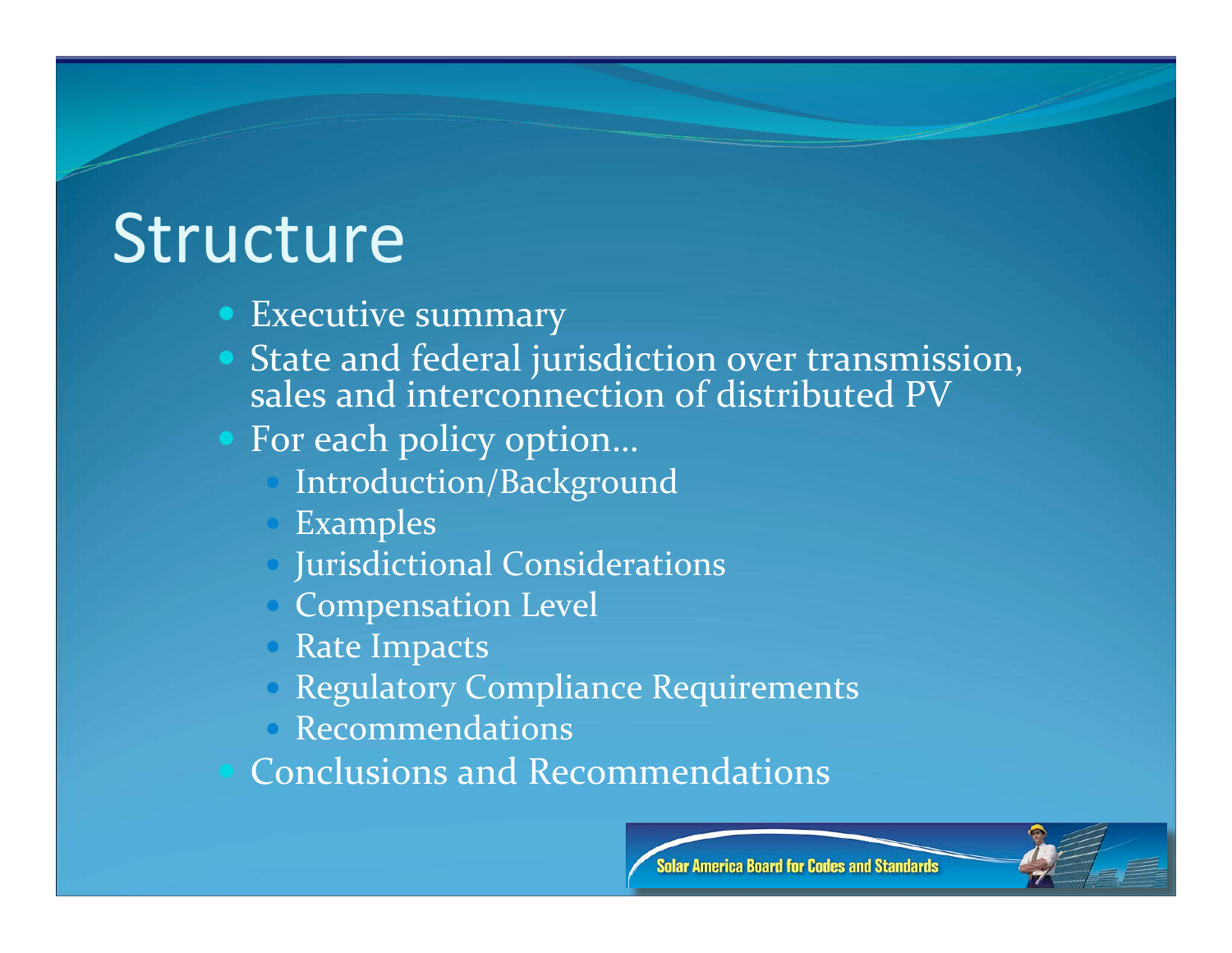## Preliminary
conclusions

- Significant variations exist within these policy categories
- Many states have implemented multiple DG policies
- Net metering is well suited to facilitating self-generation
- Wholesale options are well suited to situations where there is no onsite load
- Aggregate billing, joint billing and virtual net metering allow participation in solar programs by customers who cannot
host
a
PV
system
	- Incentives pair well with all of the other policy options Market
	based
	approaches
	are
	more
	common
	for
	larger
	PV systems

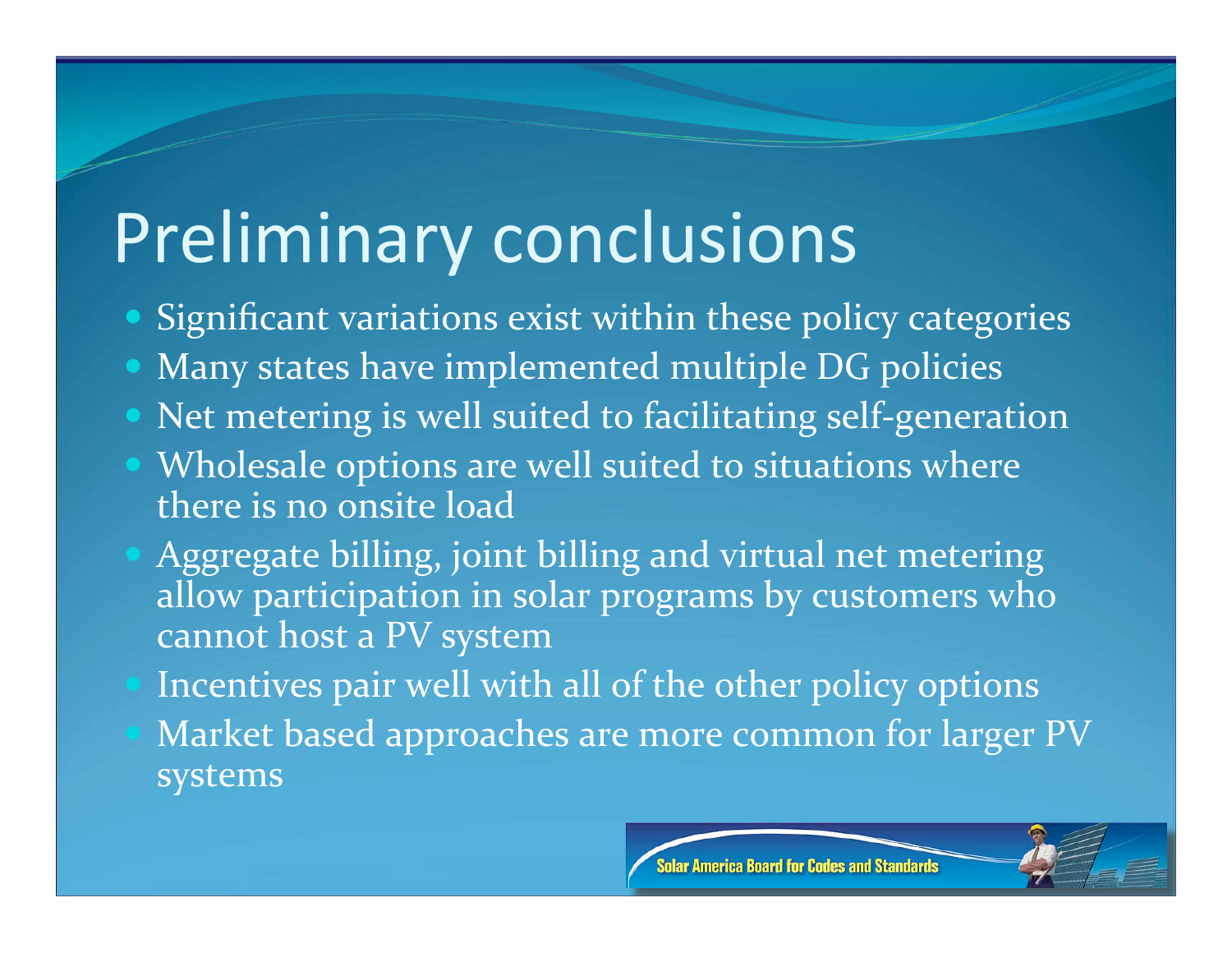# **Timeline**

**1st Review** January 2010 2nd
Review March
2010 Approval April
2010 Production May 2010 Publication June 2010

• Planning Aug./Sept. 2009 • Drafting  $Oct./Nov./Dec. 2009$ **Revisions February
2010**